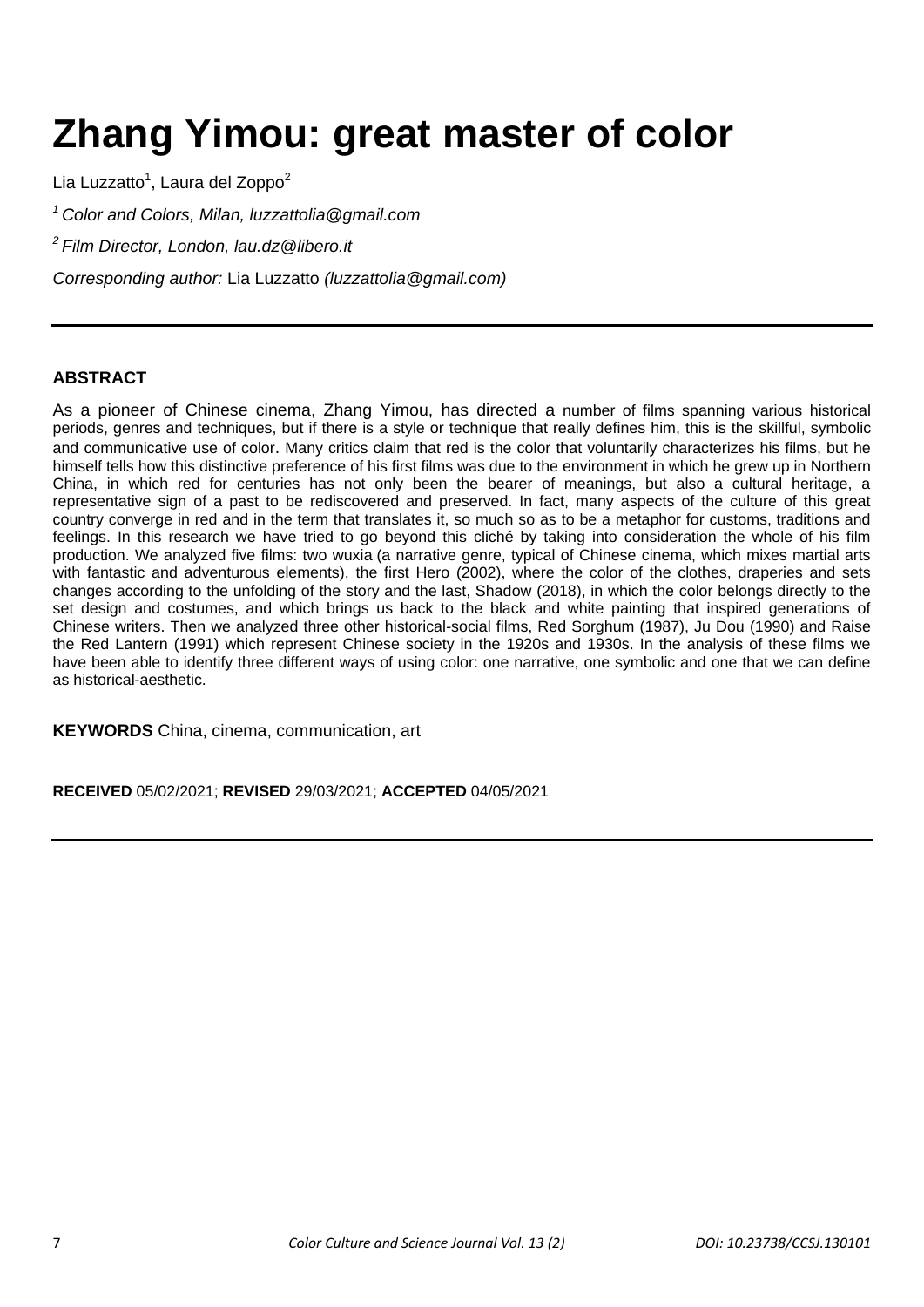# **1. Introduction**

*Zhang Yimou* director, screenwriter and cinematographer of many of his movies is perhaps the most important director in contemporary China. His training passed through *Mao*'s cultural revolution, which saw him working first in the countryside and then in a textile company, to arrive, after *Deng Xiaoping*'s reform, at the Beijing Film Academy in the photography department. After collaborating with several directors as camera operator, set photographer and actor, he made his directorial debut with the movie *Red Sorghum* (1987) and became part of that large group of filmmakers defined as fifth generation.

As a pioneer of Chinese movie making, he has directed a multitude of films spanning various historical periods and genres, but if there is one style or technique that defines him, which connotes his works and is part of his poetic journey, it is the particular artistic, symbolic and communicative use of color: a tool that has always been used in traditional Chinese theater to communicate situations, personalities, feelings, both in the courtly and popular culture, as well as in communist China with new meanings and new representations.

A paradigmatic example and covered in every aspect in many of *Zhang Yimou* 's movies is the red color: in the past a precious dye obtained from cinnabar and since the time of the Song dynasties used to color the seals placed by the literati on painting and calligraphy works. Later it was the color of the revolution, of the red flags, of the little red book, and last but not least of the 'red sun', which is still the symbol of Mao.

We like to think that the director uses it to sign, as if with a seal, many of his works, even if he himself says that this color is simply that of the traditional culture in which he was born, a cultural heritage of northern China where he grew up and a representative sign of a past to be rediscovered and preserved.

In this research we have considered the three movies with a social-historical character*(Red Sorghum 1987*, *Ju Dou 1990*, *Red Lanterns 1991*) that tell the story of China in the 1920s and 1930s and two wuxia<sup>1</sup> films, the first and the last: Hero (2002) and Shadow (2018). Looking at the work as a whole, we identified three different ways of using color: symbolic, narrative and aesthetic.

# **2. The symbolic color**

Many commentators claim that red is the hallmark of *Zhang Yimou*'s movies. In the works we have chosen to see and that describe a period that takes into consideration the 1920s and 1930s of Chinese history,

red is indeed one of the main protagonists. In red we find a symbolic and communicative complexity linked to the millennial history of this country, a history that is part of the tradition, beliefs and collective imagination. We have analyzed the various aspects of red in three movies, two of which also carry this color in their titles: *Red Sorghum, Jou Dou, and Red Lanterns*.

These three movies are known to critics as the "Red Trilogy, both because they share the predominant use of this color in a palette reminiscent of that of ancient China where red and yellow and gray dominated imperial and popular culture, and because of a common concern for national identity, political engagement, and the human and natural landscape.

"The dominant red of these movies has a double significant value: if for the Western audience it becomes the main stylistic feature of the author... for the Chinese it constitutes the occasion to recover, perhaps unconsciously, a heritage of symbols originally present in their own culture but later lost" (Colamartino and Dalla Gassa, 2003)and the reds illuminate the screen, capturing the attention in the traditional silk dress of the Chinese bride, draped inside the sedan while the conjugal procession crosses the fields, in Red Sorghum; they become dramatic in Ju Dou where, in the dyehouse, strokes of fabric from yellow to red unfold before the eyes of the spectator like strokes of paint on a canvas; and they permeate every scene of Red Lanterns, lighting up on the gray of the courtyard and becoming claustrophobic in the interiors.

## *2.1 Red Sorghum (1988)*

"*Red Sorghum* is one of the most important movies of the Fifth Generation for several reasons: it is the first Chinese film to win a prestigious award, the Golden Bear in Berlin in 1988." (Colamartino and Dalla Gassa, 2003). It tells the story of the young and beautiful *Nine Flowers* sold as a bride to the old leper, owner of a red sorghum distillery and her love affair with the young *Yu*, whom she marries after the death of her husband and with whom she has a son; the plot takes place against the backdrop of the Japanese invasion of the '30s and will see *Nine Flowers* heroically fight for her country and die. Red, the color that speaks of the immutability of the spirit and of Chinese tradition, marks the opening scene of the film where the young bride is seated in a sedan chair covered with a fluttering fabric of this color and marks the end, where a solar eclipse accentuates the tragic dimension and red spreads across the screen.

In the initial phases, intense red is used in the traditional sense, as a color linked to marriage, luck, love and wealth: red is the sedan chair, red is the dress of *Nine Flowers*, an intense red that occupies the scenes of the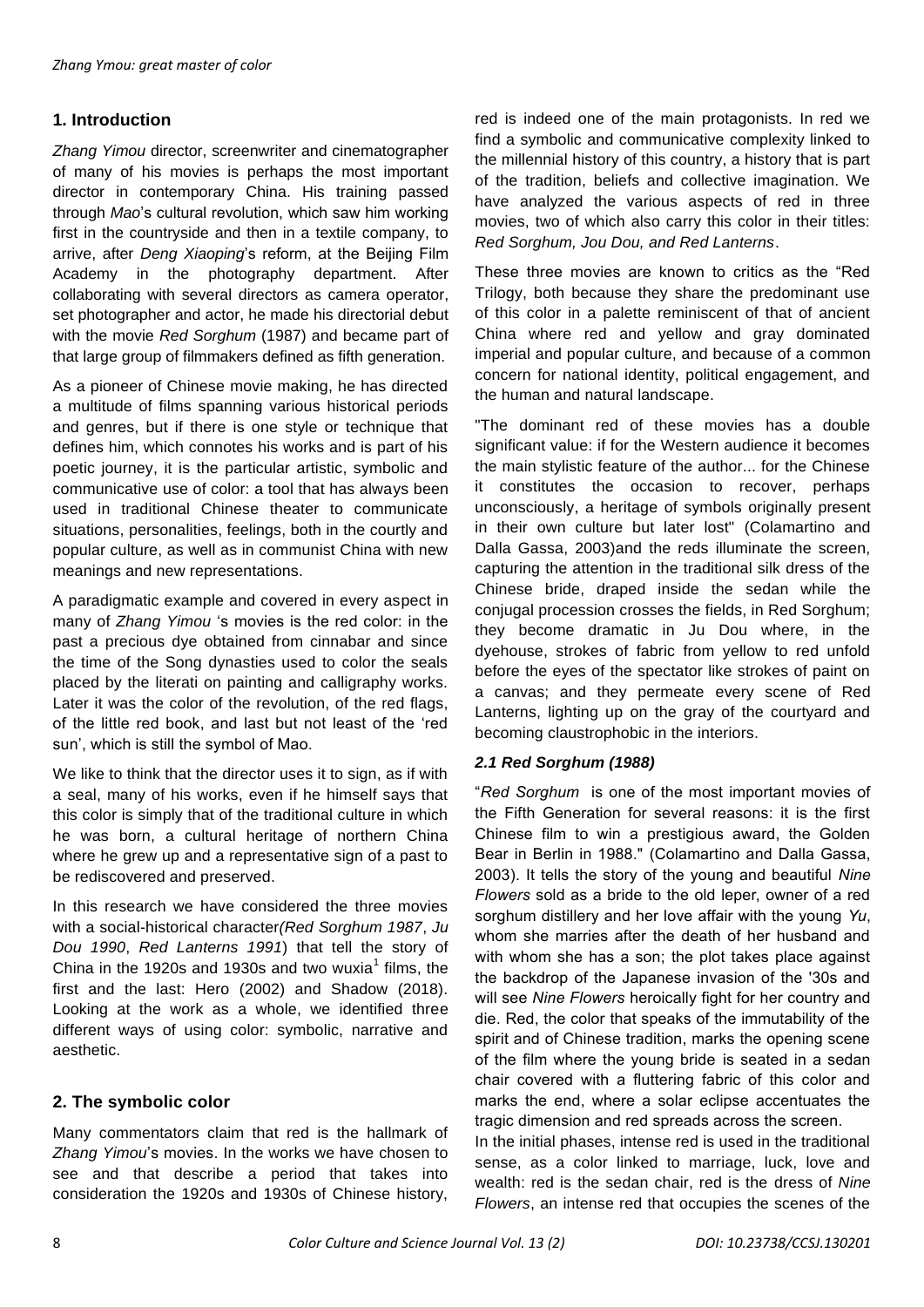wedding, wanting to hide the unhappiness of the bride and capturing the attention and the gaze of the viewer. A red that runs through the tragedy of the sold woman and with which Zhang Yimou launches the social denunciation of a period that the revolution has now left behind. Behind this color lies the tragic fate of many women anchored to the customs of a feudal society where red, from a symbol of love and happiness, became a sign of male power.

In this color, so rich in shades and meanings, tragedy, violence, sin and war also unfold: when Japanese troops invade China, including the village where *Nine Flowers* lives, she will organize the resistance, dying for the freedom of her country in an apotheosis of warm and dramatic orange and red tones.

In this movie the symbolism of red is clear: on the one hand it underlines revolutionary commitment and on the other hand passion and love. By presenting itself in a recurring way - dress, liquor, fire, blood - it captures and guides the attention of the spectator.

#### *2.2 Ju Dou*

Also in this movie, the director denounces the medieval custom of buying wives. Ju Dou is the wife bought by Jinshan, an old and impotent dyer, and she engages in a romance with Tianqing, a nephew of her master who works as an apprentice in the dye shop and with whom she has a son. The movie is set in a rural textile mill.

Throughout the movie, *Ju Dou* and *Tianqing* are oppressed by *Jinshan* 's tyrannical, suffocating, and vigilant behavior, and even after his death, *Ju Dou* and *Tianqing* cannot live as they wish because they struggle to appease cultural expectations and hide their illicit relationship. The movie ends in an extremely dramatic way: *Tianqing* is murdered by their own son and *Ju Dou*  kills herself by burning the mill around her.

In this movie red recalls its very archetypes: blood and fire. With blood it shares the sense of life in the most intense and transgressive parts of sex and death, with fire that of purification and destruction. It is the red dye poured into the dyeing tub that heralds the final drama of the death of two of the male performers pushed and drowned in that tub, one almost by accident and the other by revenge; both *Ju Dou* 's husband and her lover lose their lives in this colored water. It is a red that marks loss: loss of purity during the sex scenes, loss of honor, loss of husband and lover, loss of the murderous son, and marks the unfolding of the drama by accompanying the viewer, as in *Red Sorghum*, in the red light of the expiatory fire.

Once again, color becomes a fundamental element of the story, underlining its emotional phases: from purple

red to golden yellow in the clandestine relationship, turning into dark and livid tones in the tragic finale, a single color presented in different shades to portray passion, jealousy, revenge and 'crime'.

#### *2.3 Red Lanterns (1991)*

In this movie, the last of the trilogy, which earned Zhang Yimou the Silver Lion at Cannes, the director once again puts the Eastern patriarchal order under indictment. The setting is pre-revolutionary China, and the theme is the relationship between sexes.

The story takes place in the 1920s and is about the young and beautiful *Songlian* who is forced to abandon her studies due to the death of her father and marry *Chen*, a rich landowner who already has three wives. The plot takes place inside the gray and cold courtyard on which the doors of the rooms of the concubines and that of the owner open. The only colorful element is the red of the lanterns that are lit near the door of the concubine with whom the man decides to spend the night. The women compete for exclusivity over the husband and a fierce rivalry arises that results in a bitter ending.(Moviestruckers, 2017). *Songlian*, in order to gain her husband's favor, lies about being pregnant and when she is discovered, after a series of dramas, she goes crazy. The lighting of the lanterns is a sign of status for the concubines because whoever wins her husband's favor receives an elaborate foot massage and the right to decide the menu for the entire family the following day. It is therefore the red of the lit lanterns or the black of the drapes that cover them to mark the moments of the tragedy, and it is always a radiant red light, diffused in the rooms together with the furnishings and the clothes of this color to mark the desire, the love and the tragic destiny of the protagonist, a red symbol of wealth, dominion, power, sex that in the denunciation becomes also a symbol of oppression.

## *2.4 Red in the trilogy*

In these three movies, red defies any narrow interpretation, because it indicates both a rejection of tradition and its heritage. It is no longer a celebratory color as in ancient China or revolutionary as in modern China, it could be described as a state of mind, as a feeling. As *Zhang Yimou* once said, "We Chinese have been too moderate, too reserved... the boundless red of sorghum fields arouses sensory excitement... it encourages the joy of living." (Gateward, 2001).

In his movies, red becomes the primary color of life and in the course of the events of the trilogy it becomes a commemoration of freedom, exuberance and the most primitive and natural desires and aspirations.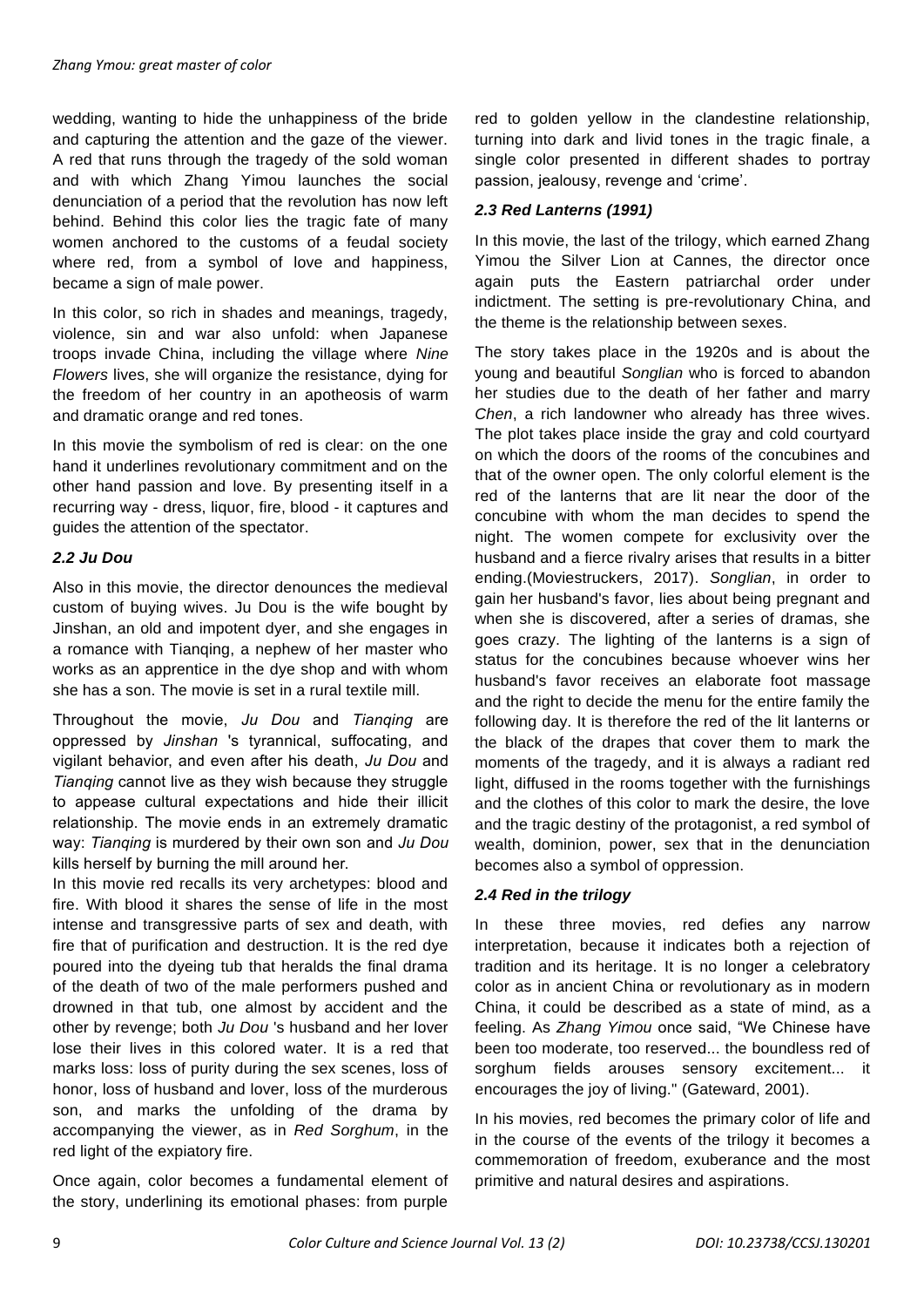## **3. Narrative color: Hero (2002)**

*Hero* is the first wuxia film made by Zhang Yimou in 2002. The story takes place in China in the historical period called 'of the Fighting Kingdoms'. Indeed, the Chinese territory was divided into seven kingdoms that fought for supremacy, the most powerful of which was the kingdom of Qin. The plot, simple and complex at the same time, is based on the true story of Jing Ke (Nameless) a swordsman who prepared for ten years to kill the king of Qin (227 BC).

In the movie Jing Ke is *Nameless,* an unknown swordsman who one day presents himself to the king of Qin saying that he has succeeded in killing all those who plotted against his life.

Nameless refers to *Sky*, an assassin, unbeatable with a spear, to *Flying Snow*, a woman and a skilled swordsman whose family was exterminated by the king, and to her lover *Broken Sword*, an extraordinary master both in swordsmanship and in the art of calligraphy. However, during the story, the king realizes that *Nameless* is deceiving him and that this was a way to get close to him and kill him.

The complexity comes from the director's choice to narrate the events seen from different angles with different levels of truth, so that the audience can learn about facts and characters from different standpoints. A choice made by other directors before him, such as Quentin Tarantino and Akiro Kurosawa, but what makes this choice different, unusual and original is the use of color. Indeed, it is the color of the scenes, of the clothes, of the furnishings, in which the characters act that marks the unfolding of the narration in a discontinuous continuity that leads from deception to truth.

The story relies on flashbacks, wonderful pieces of dazzling colors that involve the viewers and guide them into the complexity and ambiguity of the events. Black, red, blue, white and green are the five colors chosen by the director to mark the timings and to identify with immediacy the direction of the story: colors that also involuntarily expand their allegorical dimension and influence the perception of time that in the red seems to flow faster, while in the blue, despite the action, it becomes slower and contemplative.

The author, in the interviews following the film's release, excluded that he wanted to use color in its symbolic dimension and that he had given it more simply the task of separating and unifying the story in an immediate, easy, safe and aesthetically involving way, so as to guide the spectator across the film's complex plot. In reality, given the intrinsic characteristic of color to express universal meanings and emotions deriving from its

archetype, we can observe how the chromatic alternations are in harmony with the contents of the story. Different colors to represent the inner worlds and situations of the different characters. Because in *Hero* there is everything: love, hate, revenge, resentment, art, gracefulness, elegance and violence.

Black is the color that marks the beginning. Black are the palace, the garments of *Nameless*, the soldiers' armor, the king's dress; a black emphasized by the fixity of the image with the main character at the center of the scene. And black concludes the movie, a hard, contracted black that promotes an aesthetic of cold-blooded, fearless death. Between these two blacks the colors of the story unfold.

Red marks jealousy, betrayal, revenge, love and passion, and pride among the fighters that unleashes a centrifugal force underscored by the flight of leaves and flying sand that permeates the scene. It is the fire of jealousy that will bring death to the swordsmen.

The blue following the red shows us the story as seen from a different angle. In this color it is the outdoor space that dominates the action and gives the scene a sense of calmness and serenity emphasized by the camera that slowly follows the movements of the swordsmen and emphasizes the lightness of their clothes and the air.

White, color of mourning, death, but also of purity wants to assert the actual innocence of the swordsmen: in ancient times in China it was thought that a change of dynasty was not a mistake, but it was necessary when an emperor did not rule according to the Confucian rules of good governance. In this way, the end of a dynasty preluded to a new and better life for the empire.

When the story is colored with green, the feeling is that this color is the most suitable to describe the feeling of peace and joy that breathes in the hearts of the second and third swordsmen. In addition to marking the final change in the story, this shade of green reminiscent of jade, for the Chinese since ancient times a rare material with esoteric virtues, symbolically reveals victory over death. Nameless dies, but he will be given the solemn funeral that is usually arranged for heroes: the promise and guarantee of a long life in the memory.

# **4. Aesthetic color: Shadow (2018)**

Based on the *Novel of the Three Kingdoms*, a classic of Chinese literature, *Shadow* tells the story of an ambitious king determined to regain a part of the kingdom and his great general, Commander *Zi Yu*, a visionary man driven by the desire to win, but forced, since he lacks the strength, to use a double to fight in his place: his shadow,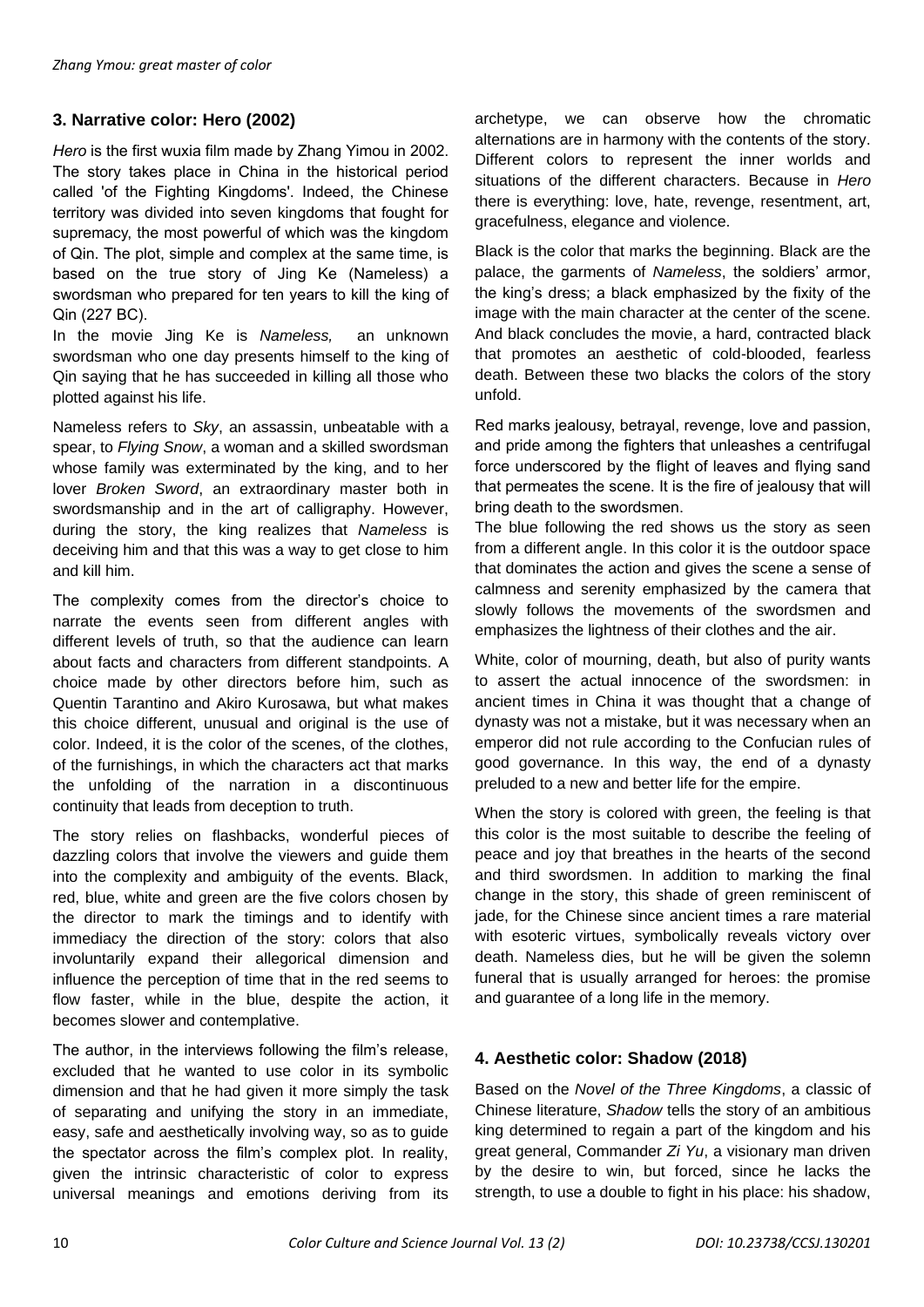a peasant who resembles the commander and replaces him when necessary and with whom he also shares his wife, but not the nuptial bed. Both characters are played by *Deng Chao*. The plot is complex, full of intrigue and references, dominated by the sign and metaphor of yin and yang, the two opposing principles that involve, in addition to motion and stillness, a long series of contrasting elements: light and darkness, hot and cold, expansion and cohesion, evolution and involution, activity and rest, life and death, male and female (Luzzatto, 2019)whose image is proposed in more than one occasion to narrate the light and "shadows" of the protagonists.

"The main theme is that of the double: the original and its shadow, the true and the false, but also the masculine and the feminine. A game of pairs that is extraordinarily marked on a chromatic level by black and white, with the photography of *Zhao Xiaoding* that almost exclusively uses shades of gray"(Balsamo, 2018). The story unfolds in the beginning in a measured and dare I say guarded way to then accelerate with dramatic contours in the final in a claustrophobic landscape where rain continues to pour down. We are a long way from the masterful colors of *Hero*: the fiery reds, the tranquil blues, the purifying whites... In this movie the palette uses the many shades of gray between a sometimes dazzling white and a deep black, turning also to 'colored grays', those shades that carry the memory of a hue. After the first scenes, the colors sneak in, they are those of the skin, the dark red of blood, the memory of the green of the vegetation... the characters live, plot, attack, defend themselves and die, in incredible varieties of a sometimes unnerving gray - a choice that the director claims to have been inspired by Chinese brush painting, the one that *Shitao*, a painter and poet who lived during the *Qing* dynasty (1642/1707), wrote about: "The one stroke carries within the totality of beings. The stroke receives the ink, the ink receives the brush, the brush receives the pulse, the pulse receives the spirit." (Shitao, 2008) (Luzzatto, 2019 page 77). A monochrome painting obtained from the dilution of black ink, by which generations of artists-literates have been inspired, submitting themselves to a strenuous spiritual exercise aimed at recreating the cosmic and natural order where "everything is in relation and where the One, the void, the creative power that contains everything, becomes Two originating the pair Yin (black) and Yang (white): the opposite and complementary movements that enable every form of life and according to which reality is expresses itself" (Luzzatto, 2019).

So in this work of his maturity *Zhang Yimou*, who has always looked to the aesthetic-symbolic tradition of his country, deeply anchored in its ancient history and in the Confucian and Daoist tradition, tried his hand at the

artistic tradition deriving from Buddhism, painting the scenes with a meticulous and monochromatic choice of places, environments and furnishings and with masterful framing, camera movements and photography. The *yin/yang* symbol often appears on the ground during filming and refers to its philosophical complexity: it is a fighting arena for the commander and his shadow, it is the preparation of the shadow that, in order to train for the fight, takes possession of the feminine side of his lover, making his own the axiom that nothing can be completely *yin* or completely *yang* because both contain the seed of their opposite. There are many references, especially in the landscape, to the scrolls of the ancient masters with the contours of the hills that emerge from the mist, the pouring rain and the dark tones of a gray that turns to black sometimes emerging from an intense white, like ink on white paper. The feeling is that the events take place in a darkness that from the rainy exterior spreads to the interior like an immense shadow. The eye gets lost in the formal and chromatic refinement, which is not absence, but reduction and follows the unfolding of the representation as in the ancient paintings painted on vertical scrolls that were hung on the wall and whose vision was accomplished slowly in their unfolding, as a succession of images on the screen.

For a general discussion of the topics covered in this article (Zehou, 2004).

# **5. Conflict of interest declaration**

The authors declare that nothing affected their objectivity or independence and original work. Therefore, no conflict of interest exists.

# **6. Funding**

This research did not receive any specific grant from funding agencies in the public, commercial, or not-forprofit sectors.

## **7. Authors Short Biography**

#### **Lia Luzzatto**

Essayist, publicist and chromatic consultant. Professor of Color Theory in university faculties, she participates and organizes seminars and courses in Italy and abroad. She is the author of numerous historical and educational books on color, an interest that she started from the lessons of Luigi Veronesi at the Brera Academy of Fine Arts.